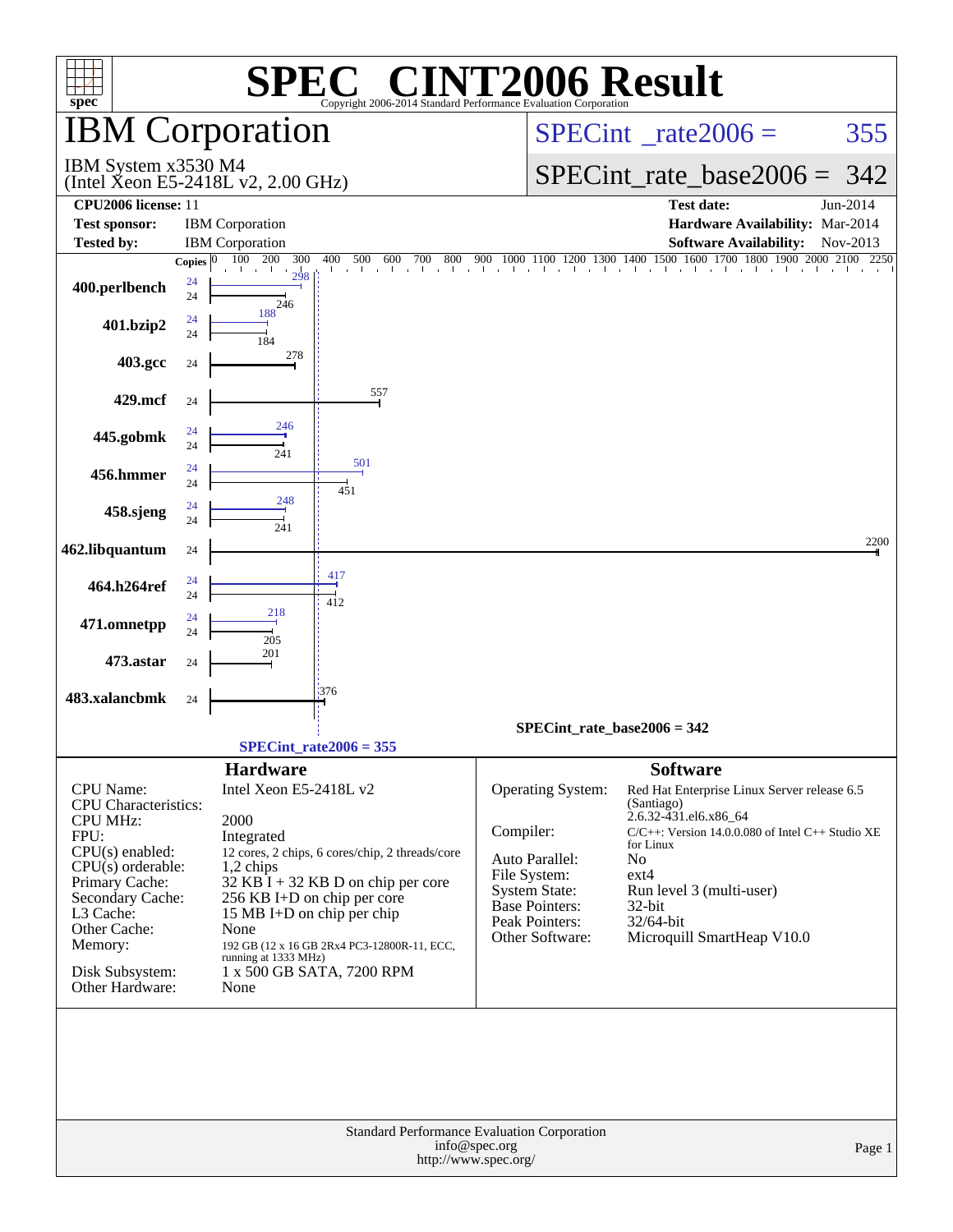

# **IBM** Corporation

# SPECint rate $2006 = 355$

#### IBM System x3530 M4

(Intel Xeon E5-2418L v2, 2.00 GHz)

[SPECint\\_rate\\_base2006 =](http://www.spec.org/auto/cpu2006/Docs/result-fields.html#SPECintratebase2006) 342

**[CPU2006 license:](http://www.spec.org/auto/cpu2006/Docs/result-fields.html#CPU2006license)** 11 **[Test date:](http://www.spec.org/auto/cpu2006/Docs/result-fields.html#Testdate)** Jun-2014 **[Test sponsor:](http://www.spec.org/auto/cpu2006/Docs/result-fields.html#Testsponsor)** IBM Corporation **[Hardware Availability:](http://www.spec.org/auto/cpu2006/Docs/result-fields.html#HardwareAvailability)** Mar-2014 **[Tested by:](http://www.spec.org/auto/cpu2006/Docs/result-fields.html#Testedby)** IBM Corporation **[Software Availability:](http://www.spec.org/auto/cpu2006/Docs/result-fields.html#SoftwareAvailability)** Nov-2013

#### **[Results Table](http://www.spec.org/auto/cpu2006/Docs/result-fields.html#ResultsTable)**

|                    | <b>Base</b>   |                |              |                                                                                                          |            |                |            | <b>Peak</b>   |                |              |                |              |                |              |
|--------------------|---------------|----------------|--------------|----------------------------------------------------------------------------------------------------------|------------|----------------|------------|---------------|----------------|--------------|----------------|--------------|----------------|--------------|
| <b>Benchmark</b>   | <b>Copies</b> | <b>Seconds</b> | <b>Ratio</b> | <b>Seconds</b>                                                                                           | Ratio      | <b>Seconds</b> | Ratio      | <b>Copies</b> | <b>Seconds</b> | <b>Ratio</b> | <b>Seconds</b> | <b>Ratio</b> | <b>Seconds</b> | <b>Ratio</b> |
| 400.perlbench      | 24            | 952            | 246          | 951                                                                                                      | 247        | 953            | 246        | 24            | 782            | 300          | 788            | 298          | 786            | 298          |
| 401.bzip2          | 24            | 1259           | 184          | 1259                                                                                                     | 184        | 1261           | 184I       | 24            | 1231           | 188          | 1230           | 188          | 1233           | 188          |
| $403.\mathrm{gcc}$ | 24            | 697            | 277          | 693                                                                                                      | 279        | 694            | <b>278</b> | 24            | 697            | 277          | 693            | 279          | 694            | 278          |
| $429$ .mcf         | 24            | 393            | 557          | 393                                                                                                      | 556        | 392            | 558        | 24            | 393            | 557          | 393            | 556          | 392            | 558          |
| $445$ .gobmk       | 24            | 1045           | 241          | 1047                                                                                                     | <b>240</b> | 1046           | 241        | 24            | 1005           | 251          | 1023           | 246          | 1025           | 246          |
| 456.hmmer          | 24            | 496            | 451          | 496                                                                                                      | 451        | 496            | 451        | 24            | 447            | 501          | 447            | 501          | 446            | 502          |
| $458$ .sjeng       | 24            | 1204           | 241          | 1207                                                                                                     | 241        | 1200           | 242l       | 24            | 1169           | 248          | 1171           | 248          | 1168           | 249          |
| 462.libquantum     | 24            | 227            | 2200         | 226                                                                                                      | 2200       | 226            | 2200       | 24            | 227            | 2200         | 226            | 2200         | 226            | 2200         |
| 464.h264ref        | 24            | 1288           | 412          | 1285                                                                                                     | 413        | 1292           | 411        | 24            | 1272           | 418          | 1275           | 417          | 1276           | 416          |
| 471.omnetpp        | 24            | 733            | 205          | 733                                                                                                      | 205        | 732            | 205        | 24            | 688            | 218          | 688            | 218          | 687            | 218          |
| $473$ . astar      | 24            | 840            | 201          | 834                                                                                                      | 202        | 843            | 200        | 24            | 840            | 201          | 834            | 202          | 843            | 200          |
| 483.xalancbmk      | 24            | 441            | 376          | 441                                                                                                      | 376I       | 440            | 376        | 24            | 441            | 376          | 441            | 376          | 440            | 376          |
|                    |               |                |              | Results appear in the order in which they were run. Bold underlined text indicates a median measurement. |            |                |            |               |                |              |                |              |                |              |

#### **[Submit Notes](http://www.spec.org/auto/cpu2006/Docs/result-fields.html#SubmitNotes)**

 The numactl mechanism was used to bind copies to processors. The config file option 'submit' was used to generate numactl commands to bind each copy to a specific processor. For details, please see the config file.

#### **[Operating System Notes](http://www.spec.org/auto/cpu2006/Docs/result-fields.html#OperatingSystemNotes)**

 Stack size set to unlimited using "ulimit -s unlimited" Zone reclaim mode enabled with: echo 1 > /proc/sys/vm/zone\_reclaim\_mode Intel Idle Driver disabled with the following Linux kernel parameter in /etc/grub.conf: intel\_idle.max\_cstate=0

#### **[Platform Notes](http://www.spec.org/auto/cpu2006/Docs/result-fields.html#PlatformNotes)**

 BIOS setting: Operating Mode set to Maximum Performance Sysinfo program /home/SPECcpu-20140116-ic14.0/config/sysinfo.rev6818 \$Rev: 6818 \$ \$Date:: 2012-07-17 #\$ e86d102572650a6e4d596a3cee98f191 running on x3530M4 Fri Jun 13 05:05:10 2014

 This section contains SUT (System Under Test) info as seen by some common utilities. To remove or add to this section, see: <http://www.spec.org/cpu2006/Docs/config.html#sysinfo>

 From /proc/cpuinfo model name : Intel(R) Xeon(R) CPU E5-2418L v2 @ 2.00GHz 2 "physical id"s (chips) Continued on next page

> Standard Performance Evaluation Corporation [info@spec.org](mailto:info@spec.org) <http://www.spec.org/>

Page 2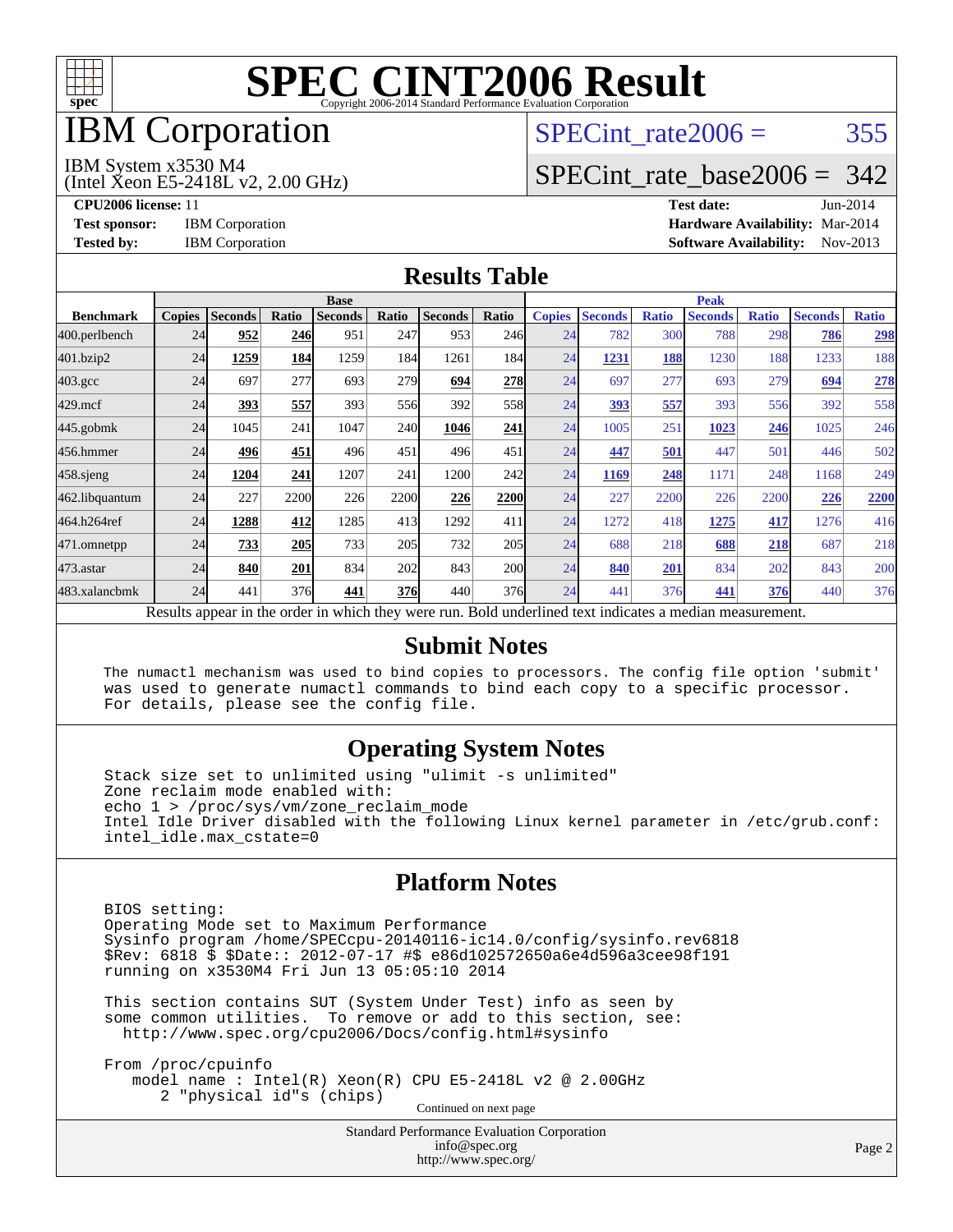

IBM Corporation

SPECint rate $2006 = 355$ 

(Intel Xeon E5-2418L v2, 2.00 GHz) IBM System x3530 M4

[SPECint\\_rate\\_base2006 =](http://www.spec.org/auto/cpu2006/Docs/result-fields.html#SPECintratebase2006) 342

**[CPU2006 license:](http://www.spec.org/auto/cpu2006/Docs/result-fields.html#CPU2006license)** 11 **[Test date:](http://www.spec.org/auto/cpu2006/Docs/result-fields.html#Testdate)** Jun-2014 **[Test sponsor:](http://www.spec.org/auto/cpu2006/Docs/result-fields.html#Testsponsor)** IBM Corporation **[Hardware Availability:](http://www.spec.org/auto/cpu2006/Docs/result-fields.html#HardwareAvailability)** Mar-2014 **[Tested by:](http://www.spec.org/auto/cpu2006/Docs/result-fields.html#Testedby)** IBM Corporation **[Software Availability:](http://www.spec.org/auto/cpu2006/Docs/result-fields.html#SoftwareAvailability)** Nov-2013

#### **[Platform Notes \(Continued\)](http://www.spec.org/auto/cpu2006/Docs/result-fields.html#PlatformNotes)**

 24 "processors" cores, siblings (Caution: counting these is hw and system dependent. The following excerpts from /proc/cpuinfo might not be reliable. Use with caution.) cpu cores : 6 siblings : 12 physical 0: cores 0 1 2 3 4 5 physical 1: cores 0 1 2 3 4 5 cache size : 15360 KB From /proc/meminfo MemTotal: 198317828 kB HugePages\_Total: 0<br>Hugepagesize: 2048 kB Hugepagesize: /usr/bin/lsb\_release -d Red Hat Enterprise Linux Server release 6.5 (Santiago) From /etc/\*release\* /etc/\*version\* redhat-release: Red Hat Enterprise Linux Server release 6.5 (Santiago) system-release: Red Hat Enterprise Linux Server release 6.5 (Santiago) system-release-cpe: cpe:/o:redhat:enterprise\_linux:6server:ga:server uname -a: Linux x3530M4 2.6.32-431.el6.x86\_64 #1 SMP Sun Nov 10 22:19:54 EST 2013 x86\_64 x86\_64 x86\_64 GNU/Linux run-level 3 Jun 11 17:47 SPEC is set to: /home/SPECcpu-20140116-ic14.0 Filesystem Type Size Used Avail Use% Mounted on<br>
/dev/mapper/vg\_x3530m4-lv\_home ext4 404G 16G 368G 4% /home  $/$ dev/mapper/vg\_x3530m4-lv\_home ext4 Additional information from dmidecode: BIOS IBM -[BEE136CUS-1.60]- 01/23/2014 Memory: 12x Samsung M393B2G70QH0-YK0 16 GB 1333 MHz 2 rank (End of data from sysinfo program)

#### **[General Notes](http://www.spec.org/auto/cpu2006/Docs/result-fields.html#GeneralNotes)**

Environment variables set by runspec before the start of the run: LD\_LIBRARY\_PATH = "/home/SPECcpu-20140116-ic14.0/libs/32:/home/SPECcpu-20140116-ic14.0/libs/64:/home/SPECcpu-20140116-ic14.0/sh" Binaries compiled on a system with 1x Core i7-860 CPU + 8GB memory using RedHat EL 6.4 Transparent Huge Pages enabled with: echo always > /sys/kernel/mm/redhat\_transparent\_hugepage/enabled Filesystem page cache cleared with: echo 1> /proc/sys/vm/drop\_caches Continued on next page

Standard Performance Evaluation Corporation [info@spec.org](mailto:info@spec.org) <http://www.spec.org/>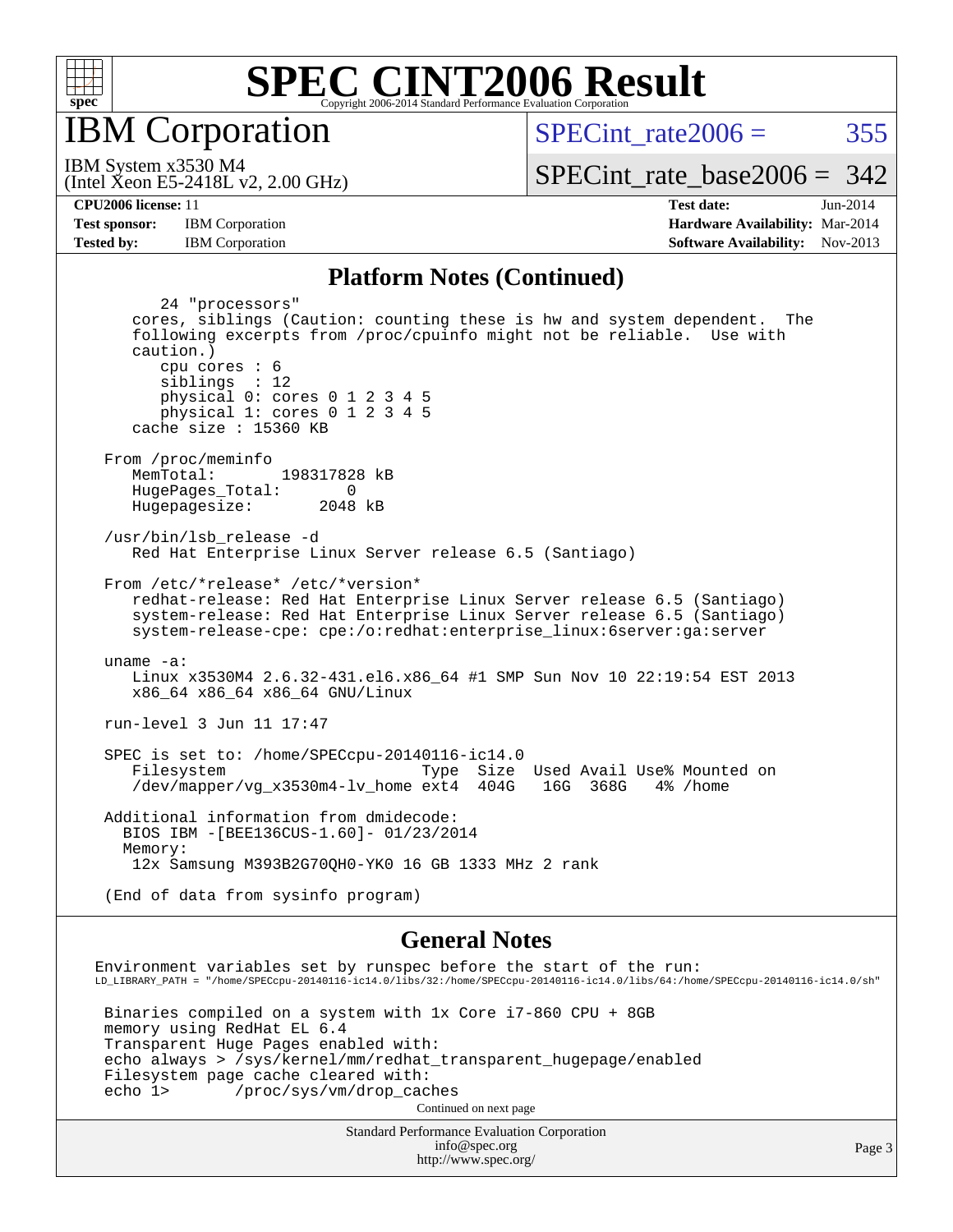

# IBM Corporation

(Intel Xeon E5-2418L v2, 2.00 GHz)

SPECint rate $2006 = 355$ 

IBM System x3530 M4

SPECint rate base2006 =  $342$ 

**[Test sponsor:](http://www.spec.org/auto/cpu2006/Docs/result-fields.html#Testsponsor)** IBM Corporation **[Hardware Availability:](http://www.spec.org/auto/cpu2006/Docs/result-fields.html#HardwareAvailability)** Mar-2014

**[CPU2006 license:](http://www.spec.org/auto/cpu2006/Docs/result-fields.html#CPU2006license)** 11 **[Test date:](http://www.spec.org/auto/cpu2006/Docs/result-fields.html#Testdate)** Jun-2014 **[Tested by:](http://www.spec.org/auto/cpu2006/Docs/result-fields.html#Testedby)** IBM Corporation **IBM** Corporation **[Software Availability:](http://www.spec.org/auto/cpu2006/Docs/result-fields.html#SoftwareAvailability)** Nov-2013

#### **[General Notes \(Continued\)](http://www.spec.org/auto/cpu2006/Docs/result-fields.html#GeneralNotes)**

 runspec command invoked through numactl i.e.: numactl --interleave=all runspec <etc>

### **[Base Compiler Invocation](http://www.spec.org/auto/cpu2006/Docs/result-fields.html#BaseCompilerInvocation)**

[C benchmarks](http://www.spec.org/auto/cpu2006/Docs/result-fields.html#Cbenchmarks):  $inc -m32$ 

[C++ benchmarks:](http://www.spec.org/auto/cpu2006/Docs/result-fields.html#CXXbenchmarks) [icpc -m32](http://www.spec.org/cpu2006/results/res2014q3/cpu2006-20140617-29949.flags.html#user_CXXbase_intel_icpc_4e5a5ef1a53fd332b3c49e69c3330699)

**[Base Portability Flags](http://www.spec.org/auto/cpu2006/Docs/result-fields.html#BasePortabilityFlags)**

 400.perlbench: [-DSPEC\\_CPU\\_LINUX\\_IA32](http://www.spec.org/cpu2006/results/res2014q3/cpu2006-20140617-29949.flags.html#b400.perlbench_baseCPORTABILITY_DSPEC_CPU_LINUX_IA32) 462.libquantum: [-DSPEC\\_CPU\\_LINUX](http://www.spec.org/cpu2006/results/res2014q3/cpu2006-20140617-29949.flags.html#b462.libquantum_baseCPORTABILITY_DSPEC_CPU_LINUX) 483.xalancbmk: [-DSPEC\\_CPU\\_LINUX](http://www.spec.org/cpu2006/results/res2014q3/cpu2006-20140617-29949.flags.html#b483.xalancbmk_baseCXXPORTABILITY_DSPEC_CPU_LINUX)

### **[Base Optimization Flags](http://www.spec.org/auto/cpu2006/Docs/result-fields.html#BaseOptimizationFlags)**

[C benchmarks](http://www.spec.org/auto/cpu2006/Docs/result-fields.html#Cbenchmarks):

[-xSSE4.2](http://www.spec.org/cpu2006/results/res2014q3/cpu2006-20140617-29949.flags.html#user_CCbase_f-xSSE42_f91528193cf0b216347adb8b939d4107) [-ipo](http://www.spec.org/cpu2006/results/res2014q3/cpu2006-20140617-29949.flags.html#user_CCbase_f-ipo) [-O3](http://www.spec.org/cpu2006/results/res2014q3/cpu2006-20140617-29949.flags.html#user_CCbase_f-O3) [-no-prec-div](http://www.spec.org/cpu2006/results/res2014q3/cpu2006-20140617-29949.flags.html#user_CCbase_f-no-prec-div) [-opt-prefetch](http://www.spec.org/cpu2006/results/res2014q3/cpu2006-20140617-29949.flags.html#user_CCbase_f-opt-prefetch) [-opt-mem-layout-trans=3](http://www.spec.org/cpu2006/results/res2014q3/cpu2006-20140617-29949.flags.html#user_CCbase_f-opt-mem-layout-trans_a7b82ad4bd7abf52556d4961a2ae94d5)

[C++ benchmarks:](http://www.spec.org/auto/cpu2006/Docs/result-fields.html#CXXbenchmarks)

[-xSSE4.2](http://www.spec.org/cpu2006/results/res2014q3/cpu2006-20140617-29949.flags.html#user_CXXbase_f-xSSE42_f91528193cf0b216347adb8b939d4107) [-ipo](http://www.spec.org/cpu2006/results/res2014q3/cpu2006-20140617-29949.flags.html#user_CXXbase_f-ipo) [-O3](http://www.spec.org/cpu2006/results/res2014q3/cpu2006-20140617-29949.flags.html#user_CXXbase_f-O3) [-no-prec-div](http://www.spec.org/cpu2006/results/res2014q3/cpu2006-20140617-29949.flags.html#user_CXXbase_f-no-prec-div) [-opt-prefetch](http://www.spec.org/cpu2006/results/res2014q3/cpu2006-20140617-29949.flags.html#user_CXXbase_f-opt-prefetch) [-opt-mem-layout-trans=3](http://www.spec.org/cpu2006/results/res2014q3/cpu2006-20140617-29949.flags.html#user_CXXbase_f-opt-mem-layout-trans_a7b82ad4bd7abf52556d4961a2ae94d5) [-Wl,-z,muldefs](http://www.spec.org/cpu2006/results/res2014q3/cpu2006-20140617-29949.flags.html#user_CXXbase_link_force_multiple1_74079c344b956b9658436fd1b6dd3a8a) [-L/sh -lsmartheap](http://www.spec.org/cpu2006/results/res2014q3/cpu2006-20140617-29949.flags.html#user_CXXbase_SmartHeap_32f6c82aa1ed9c52345d30cf6e4a0499)

### **[Base Other Flags](http://www.spec.org/auto/cpu2006/Docs/result-fields.html#BaseOtherFlags)**

[C benchmarks](http://www.spec.org/auto/cpu2006/Docs/result-fields.html#Cbenchmarks):

403.gcc: [-Dalloca=\\_alloca](http://www.spec.org/cpu2006/results/res2014q3/cpu2006-20140617-29949.flags.html#b403.gcc_baseEXTRA_CFLAGS_Dalloca_be3056838c12de2578596ca5467af7f3)

## **[Peak Compiler Invocation](http://www.spec.org/auto/cpu2006/Docs/result-fields.html#PeakCompilerInvocation)**

[C benchmarks \(except as noted below\)](http://www.spec.org/auto/cpu2006/Docs/result-fields.html#Cbenchmarksexceptasnotedbelow):

[icc -m32](http://www.spec.org/cpu2006/results/res2014q3/cpu2006-20140617-29949.flags.html#user_CCpeak_intel_icc_5ff4a39e364c98233615fdd38438c6f2)

400.perlbench: [icc -m64](http://www.spec.org/cpu2006/results/res2014q3/cpu2006-20140617-29949.flags.html#user_peakCCLD400_perlbench_intel_icc_64bit_bda6cc9af1fdbb0edc3795bac97ada53)

401.bzip2: [icc -m64](http://www.spec.org/cpu2006/results/res2014q3/cpu2006-20140617-29949.flags.html#user_peakCCLD401_bzip2_intel_icc_64bit_bda6cc9af1fdbb0edc3795bac97ada53)

Continued on next page

Standard Performance Evaluation Corporation [info@spec.org](mailto:info@spec.org) <http://www.spec.org/>

Page 4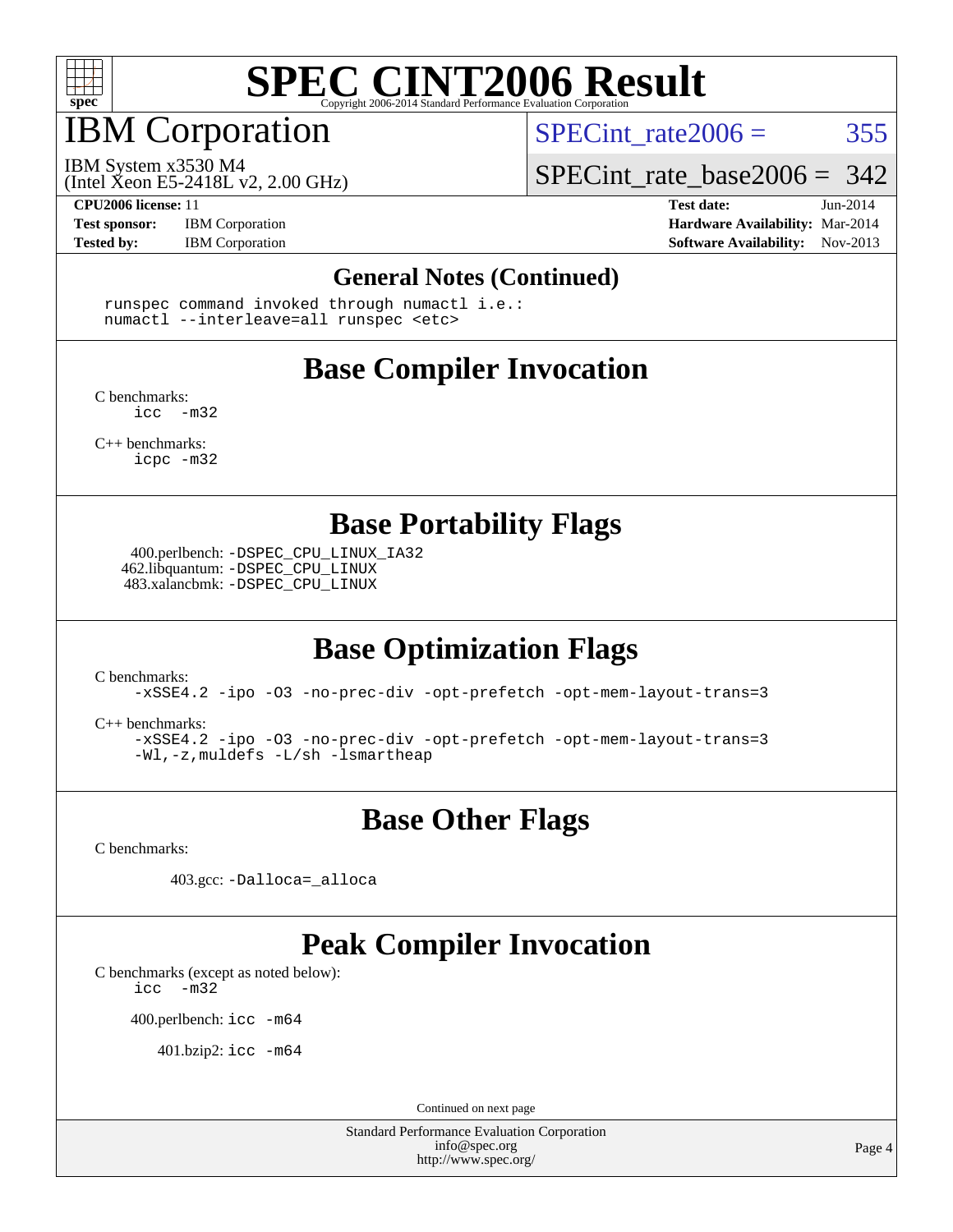

IBM Corporation

SPECint rate $2006 = 355$ 

(Intel Xeon E5-2418L v2, 2.00 GHz) IBM System x3530 M4

SPECint rate base2006 =  $342$ 

**[CPU2006 license:](http://www.spec.org/auto/cpu2006/Docs/result-fields.html#CPU2006license)** 11 **[Test date:](http://www.spec.org/auto/cpu2006/Docs/result-fields.html#Testdate)** Jun-2014 **[Test sponsor:](http://www.spec.org/auto/cpu2006/Docs/result-fields.html#Testsponsor)** IBM Corporation **[Hardware Availability:](http://www.spec.org/auto/cpu2006/Docs/result-fields.html#HardwareAvailability)** Mar-2014 **[Tested by:](http://www.spec.org/auto/cpu2006/Docs/result-fields.html#Testedby)** IBM Corporation **IBM** Corporation **[Software Availability:](http://www.spec.org/auto/cpu2006/Docs/result-fields.html#SoftwareAvailability)** Nov-2013

## **[Peak Compiler Invocation \(Continued\)](http://www.spec.org/auto/cpu2006/Docs/result-fields.html#PeakCompilerInvocation)**

456.hmmer: [icc -m64](http://www.spec.org/cpu2006/results/res2014q3/cpu2006-20140617-29949.flags.html#user_peakCCLD456_hmmer_intel_icc_64bit_bda6cc9af1fdbb0edc3795bac97ada53)

458.sjeng: [icc -m64](http://www.spec.org/cpu2006/results/res2014q3/cpu2006-20140617-29949.flags.html#user_peakCCLD458_sjeng_intel_icc_64bit_bda6cc9af1fdbb0edc3795bac97ada53)

[C++ benchmarks:](http://www.spec.org/auto/cpu2006/Docs/result-fields.html#CXXbenchmarks)

[icpc -m32](http://www.spec.org/cpu2006/results/res2014q3/cpu2006-20140617-29949.flags.html#user_CXXpeak_intel_icpc_4e5a5ef1a53fd332b3c49e69c3330699)

**[Peak Portability Flags](http://www.spec.org/auto/cpu2006/Docs/result-fields.html#PeakPortabilityFlags)**

 400.perlbench: [-DSPEC\\_CPU\\_LP64](http://www.spec.org/cpu2006/results/res2014q3/cpu2006-20140617-29949.flags.html#b400.perlbench_peakCPORTABILITY_DSPEC_CPU_LP64) [-DSPEC\\_CPU\\_LINUX\\_X64](http://www.spec.org/cpu2006/results/res2014q3/cpu2006-20140617-29949.flags.html#b400.perlbench_peakCPORTABILITY_DSPEC_CPU_LINUX_X64) 401.bzip2: [-DSPEC\\_CPU\\_LP64](http://www.spec.org/cpu2006/results/res2014q3/cpu2006-20140617-29949.flags.html#suite_peakCPORTABILITY401_bzip2_DSPEC_CPU_LP64) 456.hmmer: [-DSPEC\\_CPU\\_LP64](http://www.spec.org/cpu2006/results/res2014q3/cpu2006-20140617-29949.flags.html#suite_peakCPORTABILITY456_hmmer_DSPEC_CPU_LP64) 458.sjeng: [-DSPEC\\_CPU\\_LP64](http://www.spec.org/cpu2006/results/res2014q3/cpu2006-20140617-29949.flags.html#suite_peakCPORTABILITY458_sjeng_DSPEC_CPU_LP64) 462.libquantum: [-DSPEC\\_CPU\\_LINUX](http://www.spec.org/cpu2006/results/res2014q3/cpu2006-20140617-29949.flags.html#b462.libquantum_peakCPORTABILITY_DSPEC_CPU_LINUX) 483.xalancbmk: [-DSPEC\\_CPU\\_LINUX](http://www.spec.org/cpu2006/results/res2014q3/cpu2006-20140617-29949.flags.html#b483.xalancbmk_peakCXXPORTABILITY_DSPEC_CPU_LINUX)

### **[Peak Optimization Flags](http://www.spec.org/auto/cpu2006/Docs/result-fields.html#PeakOptimizationFlags)**

[C benchmarks](http://www.spec.org/auto/cpu2006/Docs/result-fields.html#Cbenchmarks):

Standard Performance Evaluation Corporation 400.perlbench: [-xSSE4.2](http://www.spec.org/cpu2006/results/res2014q3/cpu2006-20140617-29949.flags.html#user_peakPASS2_CFLAGSPASS2_LDCFLAGS400_perlbench_f-xSSE42_f91528193cf0b216347adb8b939d4107)(pass 2) [-prof-gen](http://www.spec.org/cpu2006/results/res2014q3/cpu2006-20140617-29949.flags.html#user_peakPASS1_CFLAGSPASS1_LDCFLAGS400_perlbench_prof_gen_e43856698f6ca7b7e442dfd80e94a8fc)(pass 1) [-ipo](http://www.spec.org/cpu2006/results/res2014q3/cpu2006-20140617-29949.flags.html#user_peakPASS2_CFLAGSPASS2_LDCFLAGS400_perlbench_f-ipo)(pass 2) [-O3](http://www.spec.org/cpu2006/results/res2014q3/cpu2006-20140617-29949.flags.html#user_peakPASS2_CFLAGSPASS2_LDCFLAGS400_perlbench_f-O3)(pass 2) [-no-prec-div](http://www.spec.org/cpu2006/results/res2014q3/cpu2006-20140617-29949.flags.html#user_peakPASS2_CFLAGSPASS2_LDCFLAGS400_perlbench_f-no-prec-div)(pass 2) [-prof-use](http://www.spec.org/cpu2006/results/res2014q3/cpu2006-20140617-29949.flags.html#user_peakPASS2_CFLAGSPASS2_LDCFLAGS400_perlbench_prof_use_bccf7792157ff70d64e32fe3e1250b55)(pass 2) [-auto-ilp32](http://www.spec.org/cpu2006/results/res2014q3/cpu2006-20140617-29949.flags.html#user_peakCOPTIMIZE400_perlbench_f-auto-ilp32) 401.bzip2: [-xSSE4.2](http://www.spec.org/cpu2006/results/res2014q3/cpu2006-20140617-29949.flags.html#user_peakPASS2_CFLAGSPASS2_LDCFLAGS401_bzip2_f-xSSE42_f91528193cf0b216347adb8b939d4107)(pass 2) [-prof-gen](http://www.spec.org/cpu2006/results/res2014q3/cpu2006-20140617-29949.flags.html#user_peakPASS1_CFLAGSPASS1_LDCFLAGS401_bzip2_prof_gen_e43856698f6ca7b7e442dfd80e94a8fc)(pass 1) [-ipo](http://www.spec.org/cpu2006/results/res2014q3/cpu2006-20140617-29949.flags.html#user_peakPASS2_CFLAGSPASS2_LDCFLAGS401_bzip2_f-ipo)(pass 2) [-O3](http://www.spec.org/cpu2006/results/res2014q3/cpu2006-20140617-29949.flags.html#user_peakPASS2_CFLAGSPASS2_LDCFLAGS401_bzip2_f-O3)(pass 2) [-no-prec-div](http://www.spec.org/cpu2006/results/res2014q3/cpu2006-20140617-29949.flags.html#user_peakPASS2_CFLAGSPASS2_LDCFLAGS401_bzip2_f-no-prec-div)(pass 2) [-prof-use](http://www.spec.org/cpu2006/results/res2014q3/cpu2006-20140617-29949.flags.html#user_peakPASS2_CFLAGSPASS2_LDCFLAGS401_bzip2_prof_use_bccf7792157ff70d64e32fe3e1250b55)(pass 2) [-opt-prefetch](http://www.spec.org/cpu2006/results/res2014q3/cpu2006-20140617-29949.flags.html#user_peakCOPTIMIZE401_bzip2_f-opt-prefetch) [-auto-ilp32](http://www.spec.org/cpu2006/results/res2014q3/cpu2006-20140617-29949.flags.html#user_peakCOPTIMIZE401_bzip2_f-auto-ilp32) [-ansi-alias](http://www.spec.org/cpu2006/results/res2014q3/cpu2006-20140617-29949.flags.html#user_peakCOPTIMIZE401_bzip2_f-ansi-alias)  $403.\text{gcc: basepeak}$  = yes  $429$ .mcf: basepeak = yes 445.gobmk: [-xSSE4.2](http://www.spec.org/cpu2006/results/res2014q3/cpu2006-20140617-29949.flags.html#user_peakPASS2_CFLAGSPASS2_LDCFLAGS445_gobmk_f-xSSE42_f91528193cf0b216347adb8b939d4107)(pass 2) [-prof-gen](http://www.spec.org/cpu2006/results/res2014q3/cpu2006-20140617-29949.flags.html#user_peakPASS1_CFLAGSPASS1_LDCFLAGS445_gobmk_prof_gen_e43856698f6ca7b7e442dfd80e94a8fc)(pass 1) [-prof-use](http://www.spec.org/cpu2006/results/res2014q3/cpu2006-20140617-29949.flags.html#user_peakPASS2_CFLAGSPASS2_LDCFLAGS445_gobmk_prof_use_bccf7792157ff70d64e32fe3e1250b55)(pass 2) [-ansi-alias](http://www.spec.org/cpu2006/results/res2014q3/cpu2006-20140617-29949.flags.html#user_peakCOPTIMIZE445_gobmk_f-ansi-alias) [-opt-mem-layout-trans=3](http://www.spec.org/cpu2006/results/res2014q3/cpu2006-20140617-29949.flags.html#user_peakCOPTIMIZE445_gobmk_f-opt-mem-layout-trans_a7b82ad4bd7abf52556d4961a2ae94d5) 456.hmmer: [-xSSE4.2](http://www.spec.org/cpu2006/results/res2014q3/cpu2006-20140617-29949.flags.html#user_peakCOPTIMIZE456_hmmer_f-xSSE42_f91528193cf0b216347adb8b939d4107) [-ipo](http://www.spec.org/cpu2006/results/res2014q3/cpu2006-20140617-29949.flags.html#user_peakCOPTIMIZE456_hmmer_f-ipo) [-O3](http://www.spec.org/cpu2006/results/res2014q3/cpu2006-20140617-29949.flags.html#user_peakCOPTIMIZE456_hmmer_f-O3) [-no-prec-div](http://www.spec.org/cpu2006/results/res2014q3/cpu2006-20140617-29949.flags.html#user_peakCOPTIMIZE456_hmmer_f-no-prec-div) [-unroll2](http://www.spec.org/cpu2006/results/res2014q3/cpu2006-20140617-29949.flags.html#user_peakCOPTIMIZE456_hmmer_f-unroll_784dae83bebfb236979b41d2422d7ec2) [-auto-ilp32](http://www.spec.org/cpu2006/results/res2014q3/cpu2006-20140617-29949.flags.html#user_peakCOPTIMIZE456_hmmer_f-auto-ilp32) 458.sjeng: [-xSSE4.2](http://www.spec.org/cpu2006/results/res2014q3/cpu2006-20140617-29949.flags.html#user_peakPASS2_CFLAGSPASS2_LDCFLAGS458_sjeng_f-xSSE42_f91528193cf0b216347adb8b939d4107)(pass 2) [-prof-gen](http://www.spec.org/cpu2006/results/res2014q3/cpu2006-20140617-29949.flags.html#user_peakPASS1_CFLAGSPASS1_LDCFLAGS458_sjeng_prof_gen_e43856698f6ca7b7e442dfd80e94a8fc)(pass 1) [-ipo](http://www.spec.org/cpu2006/results/res2014q3/cpu2006-20140617-29949.flags.html#user_peakPASS2_CFLAGSPASS2_LDCFLAGS458_sjeng_f-ipo)(pass 2) [-O3](http://www.spec.org/cpu2006/results/res2014q3/cpu2006-20140617-29949.flags.html#user_peakPASS2_CFLAGSPASS2_LDCFLAGS458_sjeng_f-O3)(pass 2) [-no-prec-div](http://www.spec.org/cpu2006/results/res2014q3/cpu2006-20140617-29949.flags.html#user_peakPASS2_CFLAGSPASS2_LDCFLAGS458_sjeng_f-no-prec-div)(pass 2) [-prof-use](http://www.spec.org/cpu2006/results/res2014q3/cpu2006-20140617-29949.flags.html#user_peakPASS2_CFLAGSPASS2_LDCFLAGS458_sjeng_prof_use_bccf7792157ff70d64e32fe3e1250b55)(pass 2) [-unroll4](http://www.spec.org/cpu2006/results/res2014q3/cpu2006-20140617-29949.flags.html#user_peakCOPTIMIZE458_sjeng_f-unroll_4e5e4ed65b7fd20bdcd365bec371b81f) [-auto-ilp32](http://www.spec.org/cpu2006/results/res2014q3/cpu2006-20140617-29949.flags.html#user_peakCOPTIMIZE458_sjeng_f-auto-ilp32)  $462$ .libquantum: basepeak = yes 464.h264ref: [-xSSE4.2](http://www.spec.org/cpu2006/results/res2014q3/cpu2006-20140617-29949.flags.html#user_peakPASS2_CFLAGSPASS2_LDCFLAGS464_h264ref_f-xSSE42_f91528193cf0b216347adb8b939d4107)(pass 2) [-prof-gen](http://www.spec.org/cpu2006/results/res2014q3/cpu2006-20140617-29949.flags.html#user_peakPASS1_CFLAGSPASS1_LDCFLAGS464_h264ref_prof_gen_e43856698f6ca7b7e442dfd80e94a8fc)(pass 1) [-ipo](http://www.spec.org/cpu2006/results/res2014q3/cpu2006-20140617-29949.flags.html#user_peakPASS2_CFLAGSPASS2_LDCFLAGS464_h264ref_f-ipo)(pass 2) [-O3](http://www.spec.org/cpu2006/results/res2014q3/cpu2006-20140617-29949.flags.html#user_peakPASS2_CFLAGSPASS2_LDCFLAGS464_h264ref_f-O3)(pass 2) [-no-prec-div](http://www.spec.org/cpu2006/results/res2014q3/cpu2006-20140617-29949.flags.html#user_peakPASS2_CFLAGSPASS2_LDCFLAGS464_h264ref_f-no-prec-div)(pass 2) [-prof-use](http://www.spec.org/cpu2006/results/res2014q3/cpu2006-20140617-29949.flags.html#user_peakPASS2_CFLAGSPASS2_LDCFLAGS464_h264ref_prof_use_bccf7792157ff70d64e32fe3e1250b55)(pass 2) [-unroll2](http://www.spec.org/cpu2006/results/res2014q3/cpu2006-20140617-29949.flags.html#user_peakCOPTIMIZE464_h264ref_f-unroll_784dae83bebfb236979b41d2422d7ec2) [-ansi-alias](http://www.spec.org/cpu2006/results/res2014q3/cpu2006-20140617-29949.flags.html#user_peakCOPTIMIZE464_h264ref_f-ansi-alias) Continued on next page

[info@spec.org](mailto:info@spec.org) <http://www.spec.org/>

Page 5